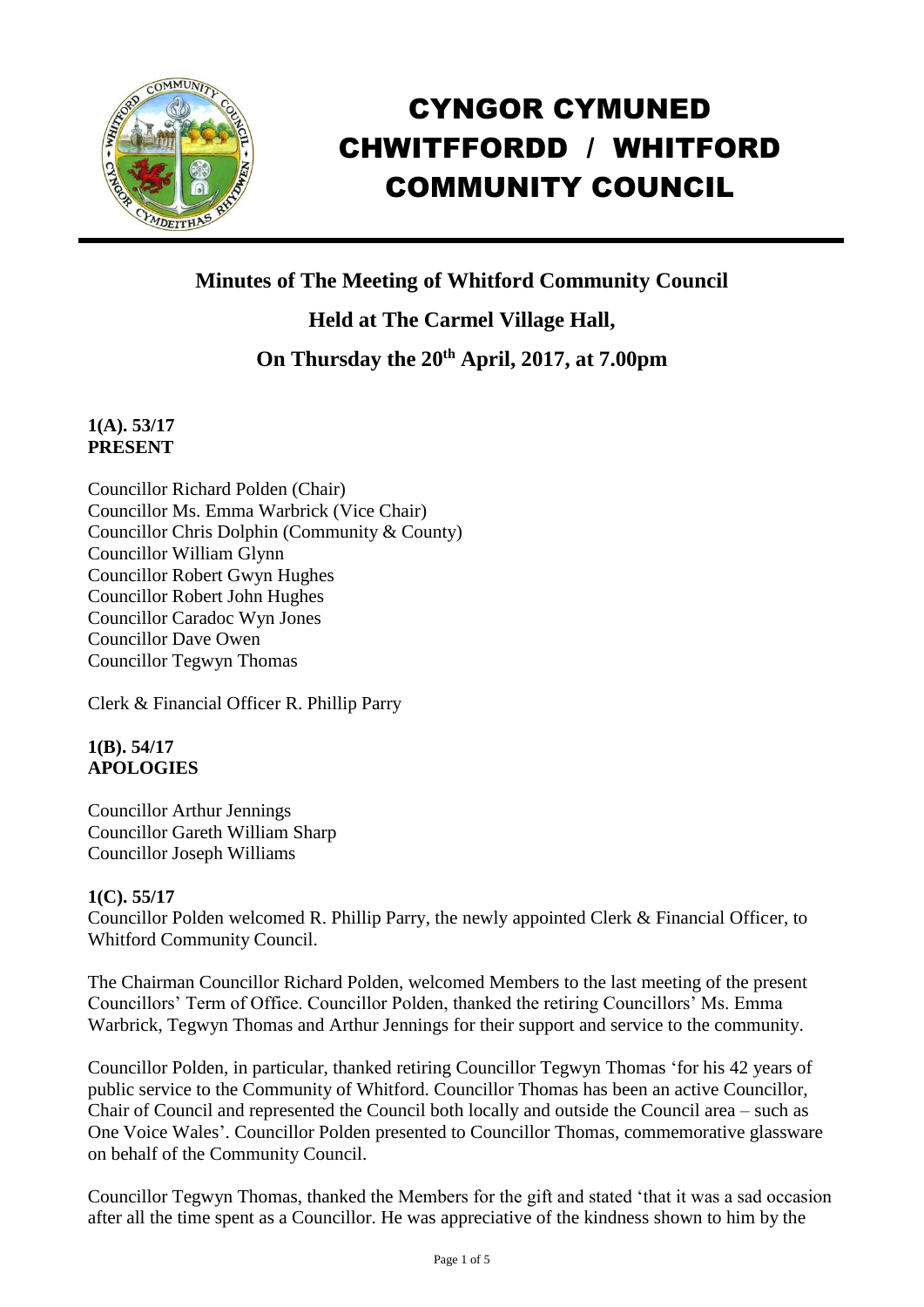Council Members and Clerks over the years. When firstly appointed as Councillor – a voluntary position – and whilst the Council do not have many powers, but we have the power of influence'. Councillor Thomas wished the new Council and new Clerk his best wishes.

Councillor Polden read out a letter from the retiring Clerk, Arwel Owen. Arwel expressed his apologies for not being able to attend his last meeting, as Clerk. Arwel wished the Council his best wishes for the future and for the support to him from Members over the past nine years. Arwel stated in his letter – 'he would ensure a smooth handover with the new Clerk'.

## **2. 56/17 DECLARATIONS OF INTEREST**

There were no Declarations of Interest declared.

# **3. 57/17 TO APPROVE THE MINUTES OF THE MEETING HELD ON THE 16TH MARCH, 2017**

The Minutes were amended as follows:

**(a)** Minute number: 48/17 in relation to the Council Asset Register. The figure stated in the March minutes of £45,280,00, to be amended to £45,650,00

There were no further amendments.

**The Minutes were proposed as correct, by Councillor William Glyn and seconded by Councillor Robert J. Hughes and formally agreed by the Members present.**

## **4. 58/17 MATTERS ARISING**

The following matters from the previous Minutes were referred to:

**Minute number: 42/17 (page 1),** in relation to the Street Scene schedule. Councillor R. J. Hughes referred to the new issues that were to be passed to the Street Scene Supervisor. As the Street Scene Supervisor was not present in the meeting, the Members were unable to receive an update report.

**Minute number: 43.1/17 (page 2),** in relation to name plate to be placed on a newly planted tree. Councillor R. J. Hughes advised that the wording would consist of two paragraphs, with Councillor Tegwyn Thomas kindly providing the Welsh translation.

**Minute no: 43.2/17 (page 2),** in relation to defibrillators. The Clerk advised that the Holywell & Flint Rotary Club, together with the Welsh Ambulance Service, were in the process of setting up First responders Teams in various locations surrounding the Holywell area. The Clerk suggested that he contact the Rotary Club and Welsh Ambulance Service, to enquire in relation to the Whitford Council area being included in the project.

**Members agreed the following:** The Clerk to enquire with the Holywell & Flint Rotary Club and Welsh Ambulance, to ascertain if the Whitford Council area is to be included in the project. If in the positive, the Clerk to invite representatives from the above bodies to the July Council meeting.

**Minute no: 43.3/17 (page 2),** in relation to the entrance to Maes Rhydwen. Councillor R. J. Hughes advised that there had been further discussions and a new street light had been installed. Councillor Chris Dolphin advised that the light had been installed by Flintshire County Council.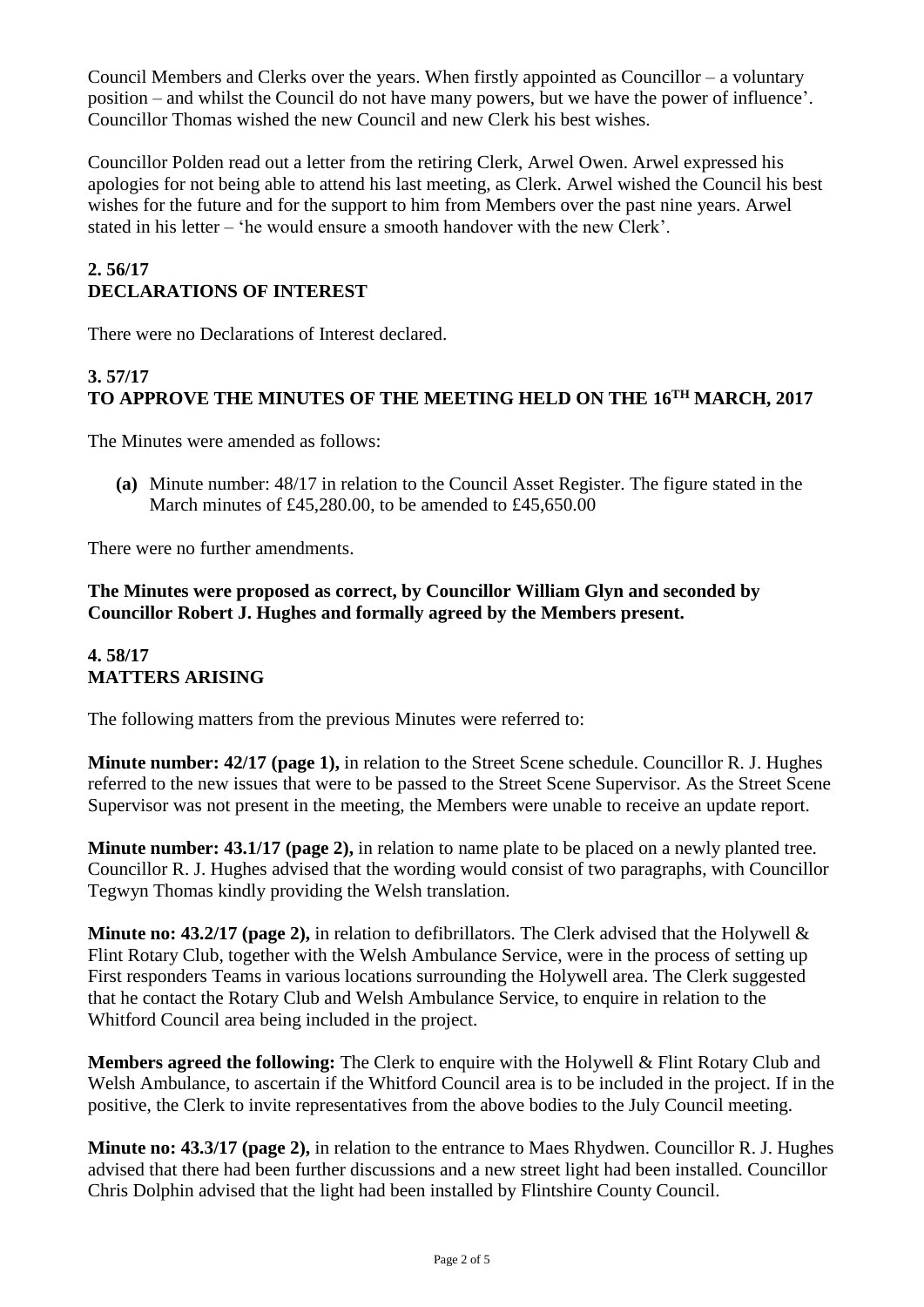**Minute no: 43.4/17 (page 2),** in relation to Whitford School. Councillor R. J. Hughes referred to the reluctance of Flintshire County Council Housing Department, in releasing the land for parking. Councillor Chris Dolphin provided an update and advised that he was in negotiation with the Education department.

**Minute no: 45.2/17 (page 3),** in relation to correspondence from a former Community Councillor. The Chairman Councillor Polden, read out a letter from the previous Clerk Arwel Owen. The letter stated that 'the payroll bureau for the former Clerk, will be forwarding to the retired Councillor, together with the Community Council, details of payments made to HMRC – following deduction from Mr. Owen's salary'.

#### **5(A). 59/17 CORRESPONDENCE**

#### **The following correspondence had been received, that was required to be either advised to, or dealt with by the Members:**

**(1)** The Clerk advised that he had received a Notice of Uncontested Election from the Flintshire Electoral Returning Officer. Nine candidates had been nominated for the election of Councillor for Whitford Community Council. As the number of Council seats are twelve, there will be no election in Whitford for the Community Council. The Community Council were authorised to co-opt three Council Members.

The Clerk further advised the Members, in relation to the procedure to co-opt three Councillors, following an uncontested election – which followed a different procedure to a Casual Vacancy position.

- **(2)** One Voice Wales White paper consultation document response. Accepted.
- **(3)** The Clerk advised the Members, that Flintshire County Council Community Transport Department, wish to arrange for Officers to attend a future meeting of the Council. The Officers will provide an update in relation to Community Travel.

**Members agreed the following:** The Clerk to invite Officers to the June Council meeting, to be held on Thursday 8<sup>th</sup> June, at 7.00pm.

## **5(B). 60/17 CLERK'S REPORT**

The Clerk advised that as this was his first meeting as Clerk to the Community Council, there were no matters to bring to the attention of the Council Members.

## **5(C). 61/17**

**Pursuant to Section 1 (2) of the Public Bodies (Admissions to Meetings) Act 1960:** and having regard to the confidential nature of the business to be discussed, it was **RESOLVED** that the press and public be excluded from the meeting, for the following item of business:

The Clerk's Contract of Employment, was the only matter discussed during this closure of the meeting to the press and public.

**Public Bodies (Admissions to Meetings) Act 1960: RESOLVED** that the press and public be readmitted to the meeting.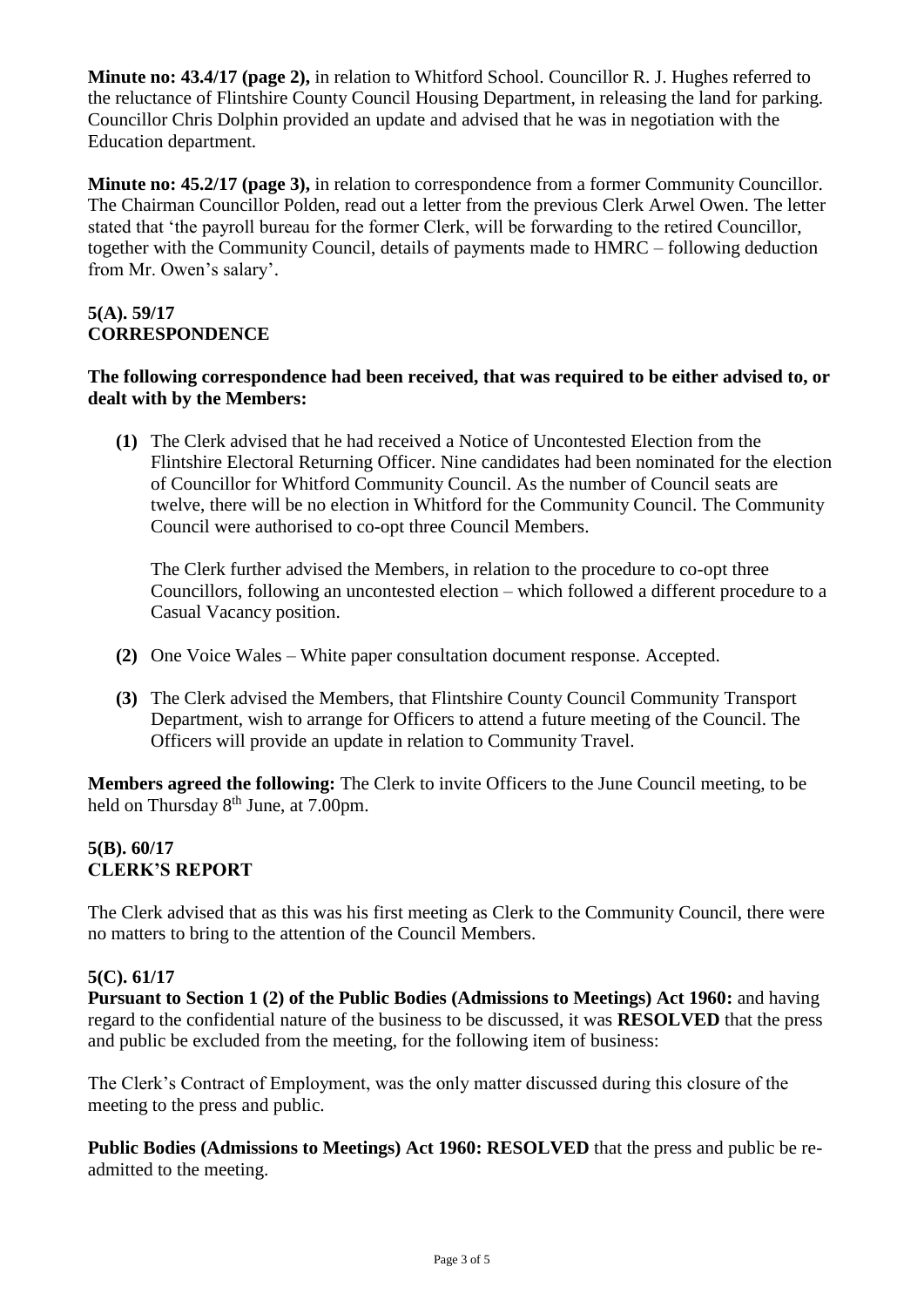#### **5(D). 62/17 TO RECEIVE AND APPROVE THE END OF YEAR ACCOUNTS FOR 2016 / 2017 – TOGETHER WITH THE WALES AUDIT ANNUAL RETURN FOR THE YEAR ENDED 31 MARCH 2017**

The former Clerk had provided the Members prior to the meeting, with a copy of the end of year Statement of Financial Accounts, for the year ending 2016 / 2017. The former Clerk, as Responsible Financial Officer, had provided information in relation to the following: bank reconciliation (including copies of bank statements), final outturn statement, together with a copy of the Wales Audit Accounting (income and expenditure statements) for 2016 / 2017.

**Members agreed the following:** Proposed by Councillor Ms. Emma Warbrick, and seconded by Councillor Caradoc W. Jones, to accept: **(a)** end of year accounts for the financial year 2016 / 2017 – as completed by the former Clerk **(b)** Wales Audit Office – Annual Return for the Year Ended 31<sup>st</sup> March 2017. The Chair, Councillor Richard Polden advised, that he, together with the former Clerk, would complete and sign the required declarations on the Wales Annual Return. **Agreed by Members.**

## **6. 63/17 REPRESENTATIVES / LIAISON COMMITTEE REPORTS**

- **(1)** Councillor Richard Polden advised of his visit to Ysgol Bro Carmel, including the pupils visit to Carmel Village Hall.
- **(2)** Councillor Polden provided the following update in relation to Carmel Village Hall. **(a)** Electrical tests completed **(b)** redecoration of kitchen area **(c)** plans for the redecoration of the main hall, to include a new floor **(d)** fundraising of £794.00 had been collected over the past year.
- **(3)** Councillor Dave Owen referred to concerns raised with the Police, in relation to parking issues at Mac Donald's, Lloc.

## **7(A). 64/17 PLANNING APPLICATIONS**

#### **The following planning applications had been received from Flintshire County Council.**

**(1)** Application number: 056629, for the demolition of outbuilding and erection of single storey extension, at Elder Cottage, St. Asaph Road, Lloc.

**Comment by Council:** the Clerk advised that the closing date for comments had expired on the 18<sup>th</sup> April.

**(2)** Application number: 056666, for the erection of extension to dwelling, at Holliberry House, Babell Road, Gorsedd.

**Comment by Council:** the Clerk advised that the closing date for comments had expired on the 14th April.

## **7(B). 65/17 PLANNING DECISIONS**

#### **There were no planning decisions received from Flintshire County Council.**